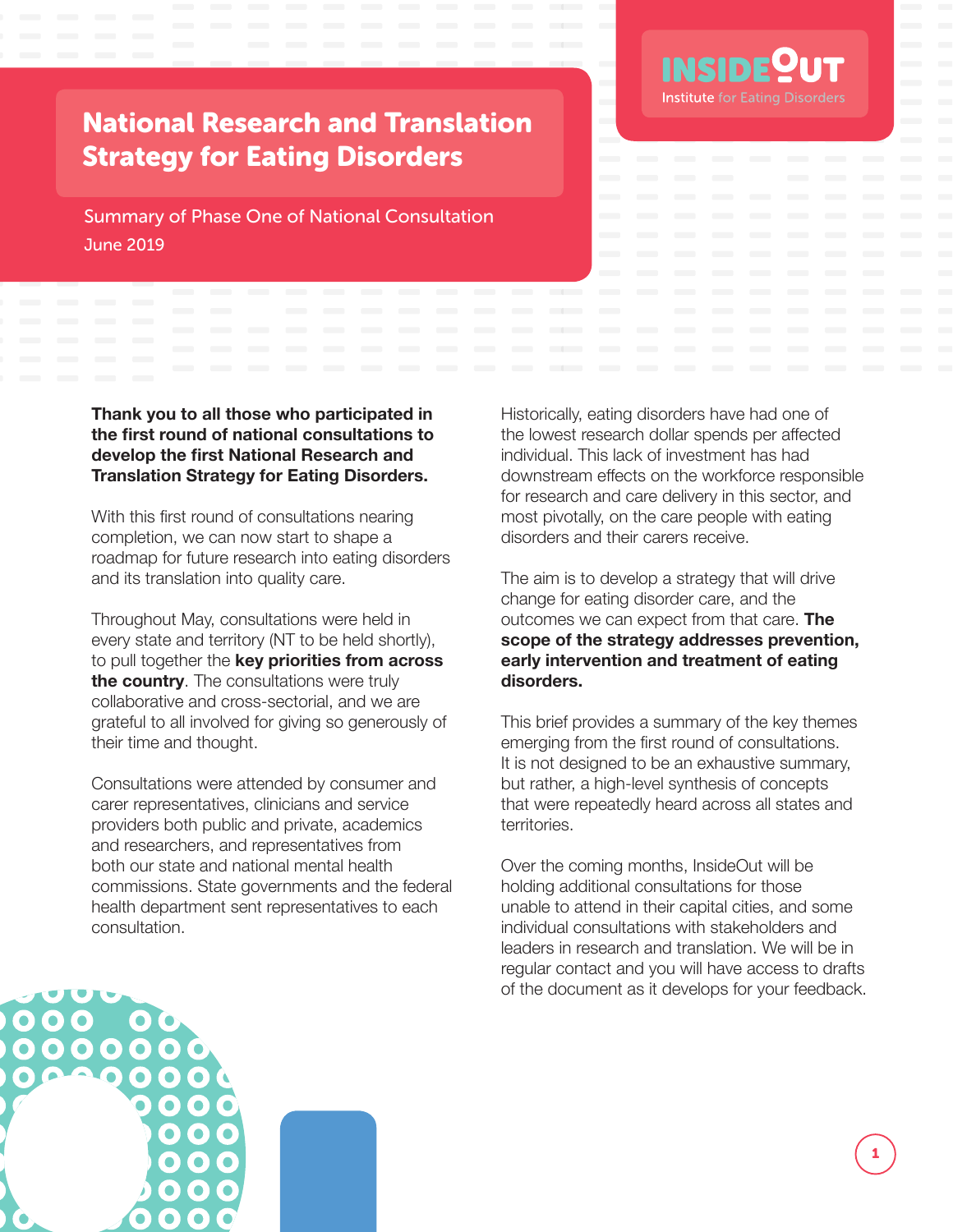## Emerging Themes

Consultation participants identified gaps and developed priorities across three domains – research, translation and the implementation of evidence. Identification of research priorities emerged across prevention, early intervention and the treatment of eating disorders.

### Research gaps and priorities:

- A fundamental gap and future priority is the level of investment in research in eating disorders within Australia, as the previous level of investment has led to major knowledge gaps across almost all domains
- No single knowledge domain emerged as well-researched, most emerged as lacking knowledge or piecemeal
- Strategic structural investment will be necessary to build the research workforce and the number of research trials nationally to encourage quality workers into this field and to retain them
- Competitive funding schemes need to be targeted to routinely include eating disorders as part of their priority areas and for eating disorders to be included among the major mental illnesses for investment
- There is good existing evidence about elements of treatment that are effective in eating disorders, and a number of well researched evidence-based therapies; translational research funding needs be prioritised to tailor this evidence to mainstream health settings, evaluate and implement

#### **• Funded research has been identified as being required for**

The classification of eating disorders

Epidemiology of eating disorders

Distribution and determinants of eating disorders

Prevention programs that target the developmental trajectory

Impact of targeting risk factors for eating disorder across the lifespan

Longitudinal studies of risk and onset

Public health messaging around food and weight for youth and general population, and the impacts of messaging

Impact of public health messaging and prevention programs for obesity on risk for eating disorders

Impact of general mental health prevention programs on risk for eating disorders

Prevention program aimed at parents and carers

Existing prevention programs

Effective screening and early detection processes for eating disorders, particularly in mainstream health settings, schools, and primary health

The development of interventions that work in the early stages

2

Effective interventions for cohorts, including Indigenous populations, LGBTQI, CALD, and comorbid populations

Treatment for ARFID and emerging eating disorders

Digital platforms for care delivery

Effectiveness of hospital-based treatments

Research on the experience of families and carers

Personalised medicine

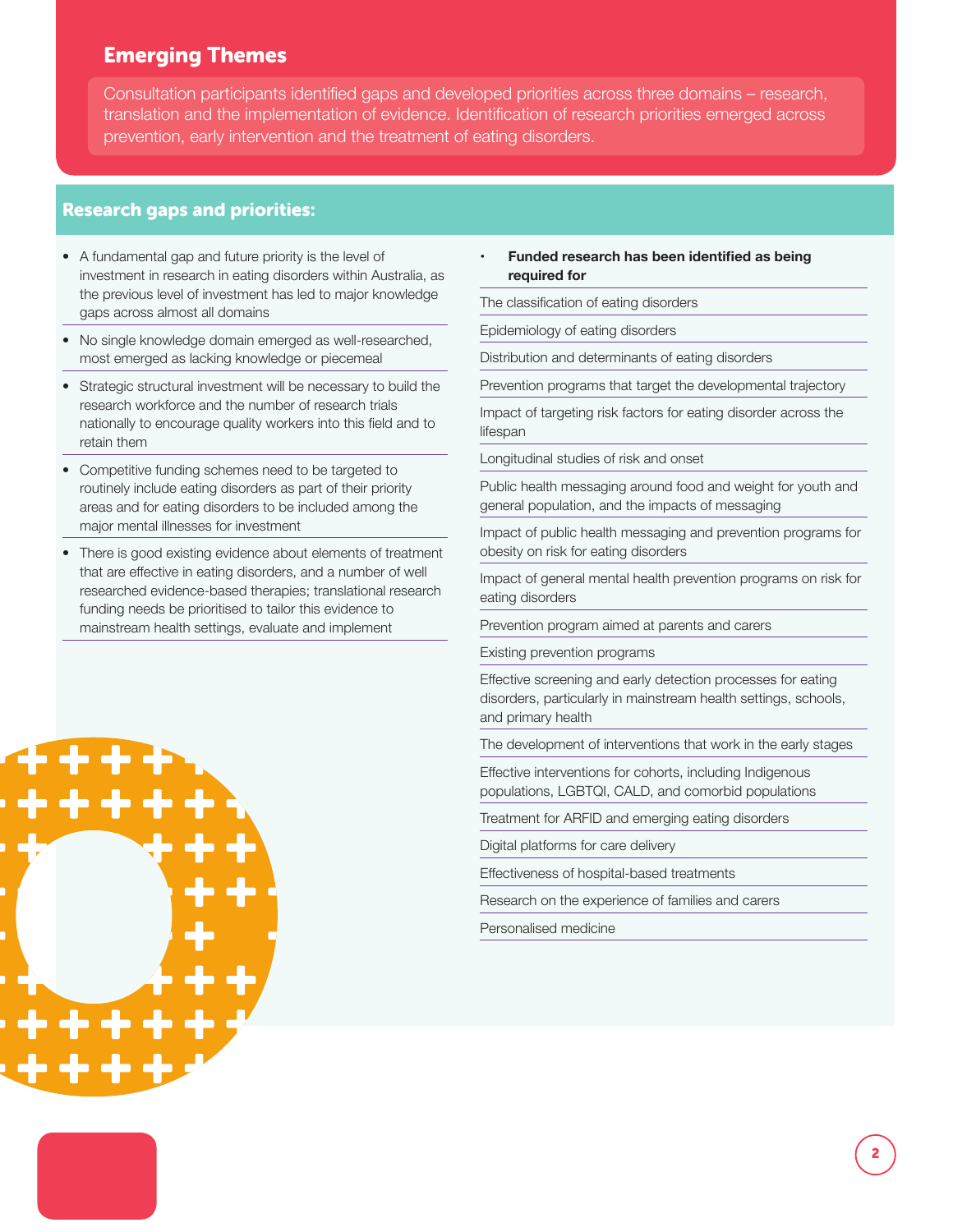#### Translation gaps and priorities:

- Genuine co-design of research from inception including consumers, carers, government where relevant, and care delivery staff from the delivery context
- Research in real world settings (co-location of research in treatment settings) ensuring treatments will work with populations presenting to care
- Research to address accessibility and affordability of treatment with new models
- Current funding for research is disconnected from clinical practice
- Research design and statistical methods that allow for variation within the sample and the evaluation of the application of personalised medicine
- Mechanisms and funding to evaluate the impact of investment in care and efforts to drive evidence into practice
- Journals available to publish in and nature of successful publications determine research agenda
- People with lived experience on editorial boards for journals to speak to relevance of interventions
- Tools to capture data at point of care
- Tools to access and analyse data already existing in the system
- Strategies are required to make evaluation part of routine practice e.g. designated funded research hours in clinical practice
- 'Translation' officers whose job is to increase evidence in practice and support clinicians to conduct research
- There is a lack of national evidence-based care standard

#### Evidence Implementation gaps and priorities:

- The health workforce is not research implementation trained or focused – the scientist practitioner model in university and training programs needs be more broadly adopted
- Leadership in services to instil a culture of evidence implementation
- Ensure systems support research data collection producing good data to drive quality improvement
- Embed evidence implementation as part of core business in services (e.g. KPIs)
- Build a trained and experienced workforce through workforce training
- Hubs or centres of excellence are needed to train the workforce, support evidence implementation and maintenance throughout the system
- Designated positions within care delivery teams to support research and implementation
- Development of a peer workforce in eating disorders

#### Next Steps...

- Consultations will continue with those that were unable to attend
- The Advisory and Jurisdicational Boards will meet
- A literature review of existing national and international strategies will be conducted
- The draft strategy will begin development in the second half of this year
- Additional contributions can be made to the strategy by completing a survey at this link **https://sydneypsy.qualtrics.com/jfe/form/SV\_5BXfhSkymMCbGa** or by emailing **nationalstrategy@insideoutinstitute.org.au**.